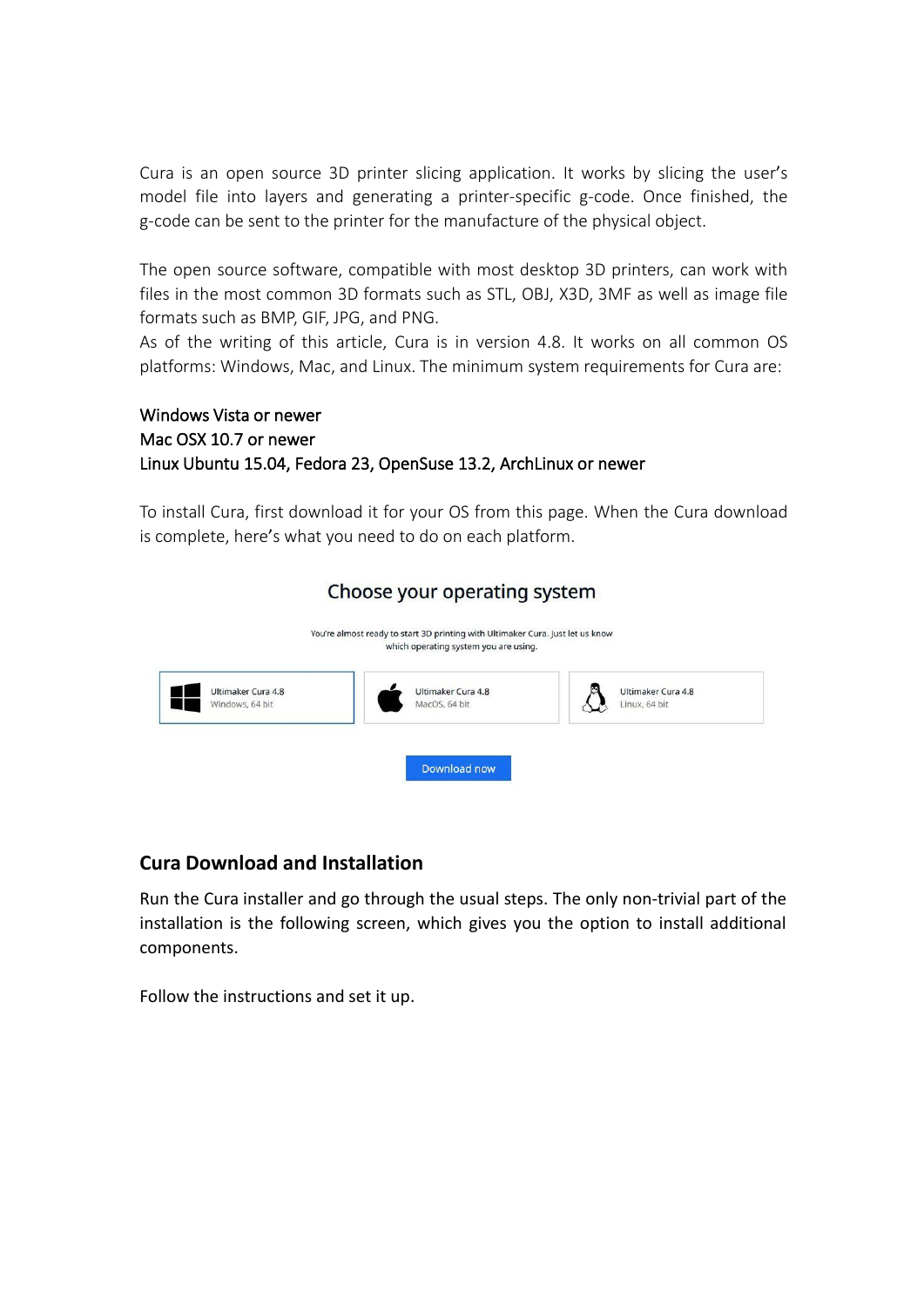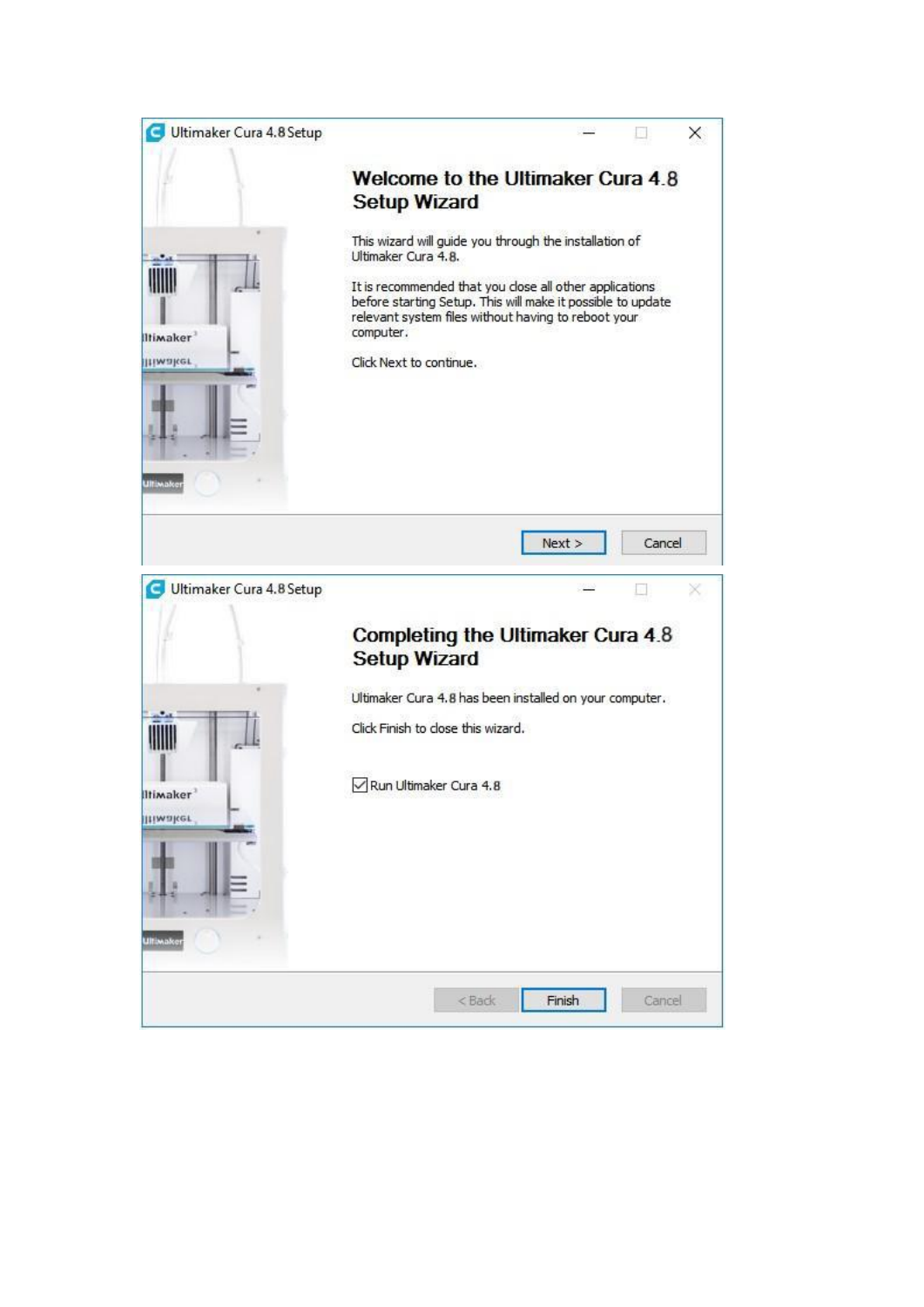

**Add a printer -Custom - Custom FFF printer - Printer Named "Selpic Star A"**

# Add a printer

| K           |
|-------------|
|             |
|             |
|             |
|             |
|             |
|             |
|             |
|             |
|             |
|             |
|             |
| <b>Next</b> |
|             |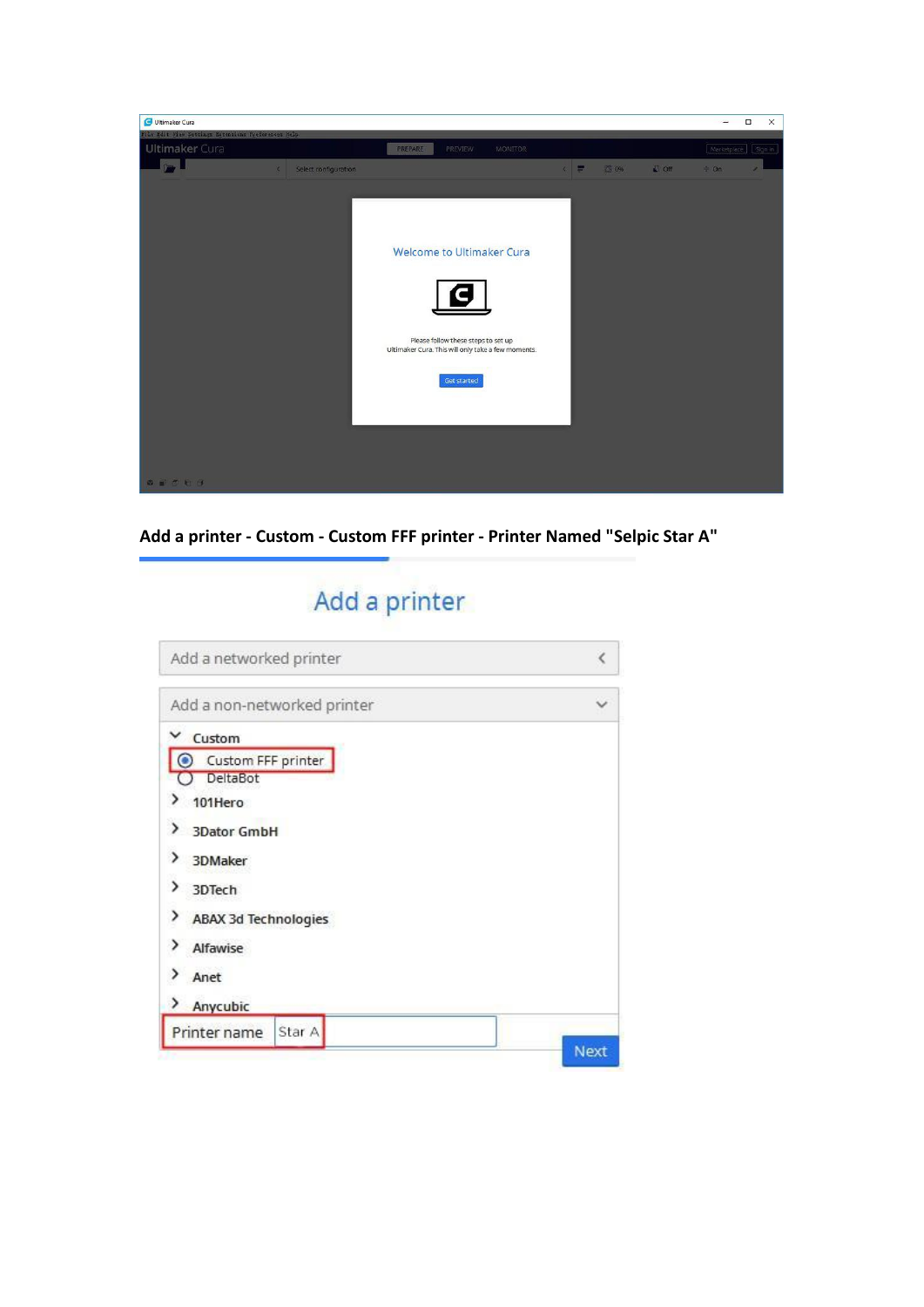# **Machine Settings**

# Star A

| <b>Printer Settings</b> |                  | <b>Printhead Settings</b> |                  |  |
|-------------------------|------------------|---------------------------|------------------|--|
| X (Width)               | ruu mm           | X min                     | $-20$ mm         |  |
| Y (Depth)               | IW.<br>mm        | Y min                     | $-1U$<br>mm      |  |
| Z (Height)              | lw <sub>mm</sub> | X max                     | 1U<br>mm         |  |
| Build plate shape       | Rect V           | Y max                     | 1U<br>mm         |  |
| Origin at center        |                  | Gantry Height             | <b>IUU</b><br>mm |  |
| Heated bed              |                  | Number of Extruders 1     | $\checkmark$     |  |
| Heated build volume     |                  | Shared Heater             |                  |  |
| G-code flavor           | Marlin $\vee$    |                           |                  |  |
| Start G-code            |                  | <b>End G-code</b>         |                  |  |
| G28 ; Home              |                  | M104 SO                   |                  |  |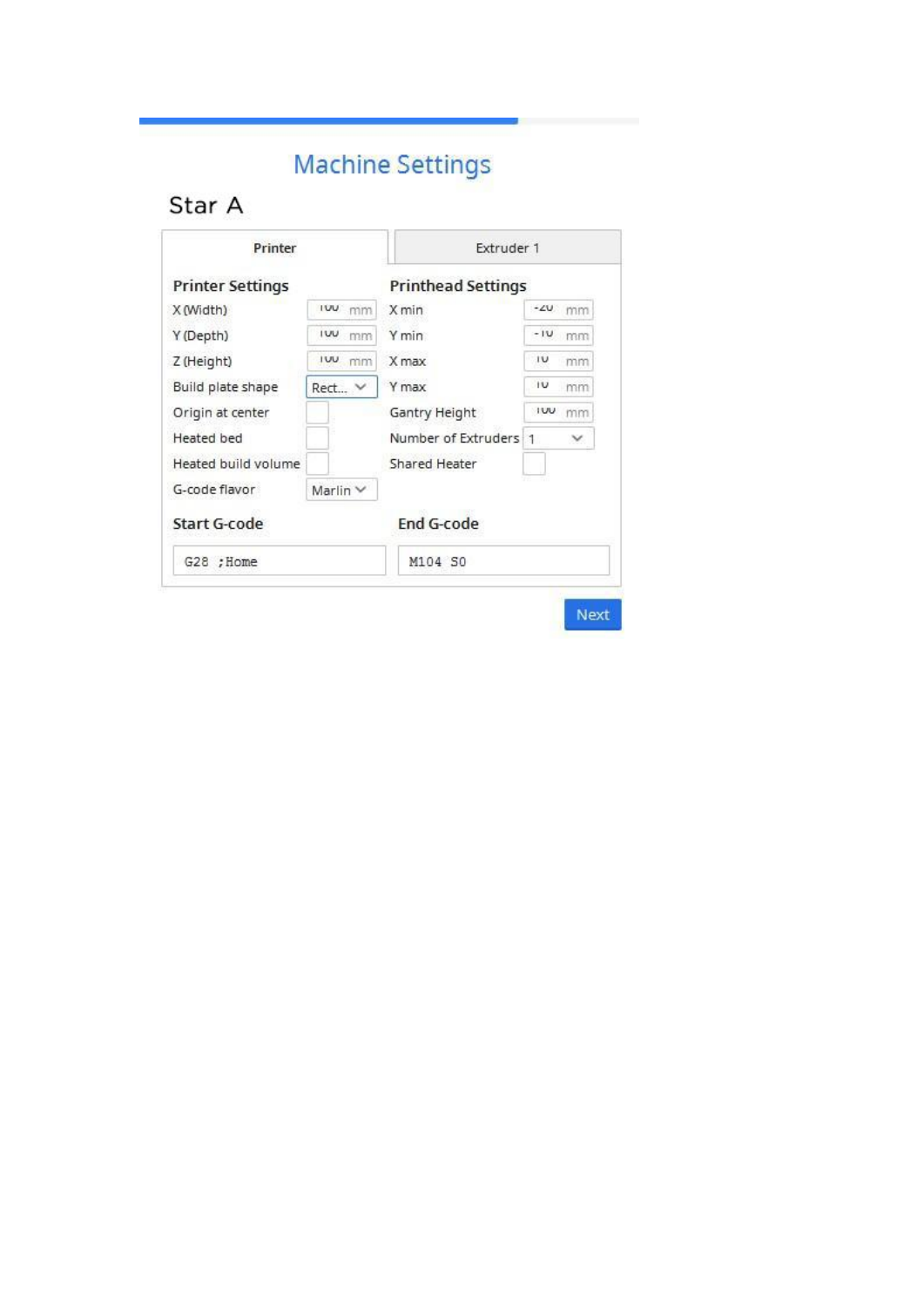| Printer                 |                    | Extruder 1                |          |      |
|-------------------------|--------------------|---------------------------|----------|------|
| <b>Printer Settings</b> |                    | <b>Printhead Settings</b> |          |      |
| X (Width)               | ruu mm             | X min                     | $-20$ mm |      |
| Y (Depth)               | ivu mm             | Y min                     | $-1U$    | mm   |
| Z (Height)              | <b>IW</b> mm       | X max                     | IU       | mm   |
| Build plate shape       | Rect V             | Y max                     | IU       | mm   |
| Origin at center        |                    | Gantry Height             | luu mm   |      |
| Heated bed              |                    | Number of Extruders 1     |          |      |
| Heated build volume     |                    | Shared Heater             |          |      |
| G-code flavor           | Marlin $\vee$      |                           |          |      |
| <b>Start G-code</b>     | Marlin<br>Marlin ( | End G-code                |          |      |
| G28 ; Home              | RepRap             | M104 SO                   |          |      |
|                         | Ultimak            |                           |          |      |
|                         | Griffin            |                           |          | Next |
|                         | Makerb             |                           |          |      |
|                         | Bits fro           |                           |          |      |
|                         | Mach <sub>3</sub>  |                           |          |      |
|                         | Repetier           |                           |          |      |

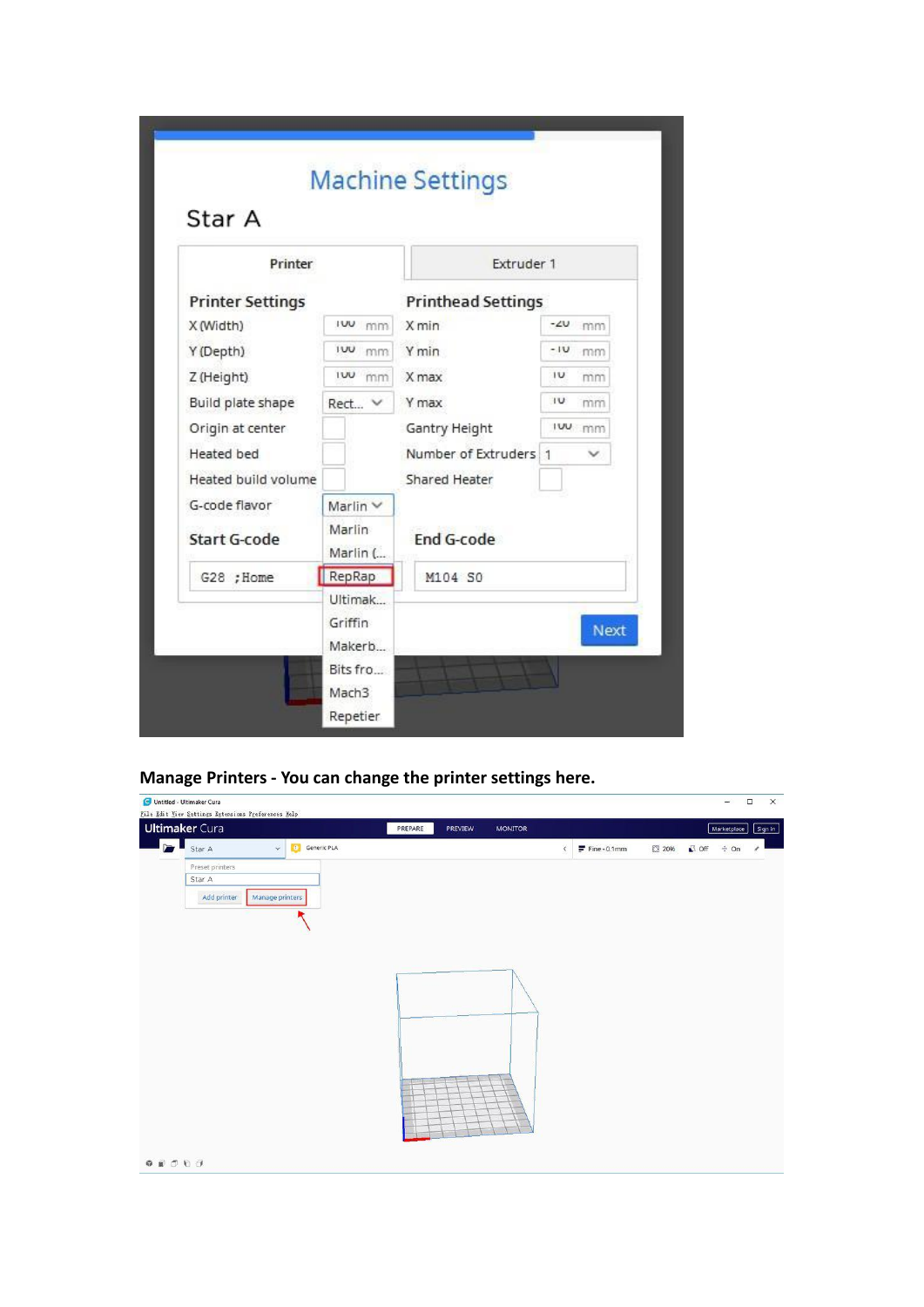| Preferences<br>с       |                              |                      |                            |                                  | ×                        |
|------------------------|------------------------------|----------------------|----------------------------|----------------------------------|--------------------------|
| General<br>Settings    | Printers                     |                      |                            |                                  |                          |
|                        | Activate                     | Add                  | Remove<br>Rename           |                                  |                          |
| Materials<br>Profiles  | Local printers<br>Star A     |                      | Star A                     |                                  |                          |
|                        |                              |                      |                            | Update Firmware Machine Settings |                          |
|                        |                              |                      |                            |                                  |                          |
|                        |                              |                      |                            |                                  |                          |
|                        |                              |                      |                            |                                  |                          |
|                        |                              |                      |                            |                                  |                          |
|                        |                              |                      |                            |                                  |                          |
|                        |                              |                      |                            |                                  |                          |
| Defaults               |                              |                      |                            |                                  | Close                    |
| Machine Settings       |                              |                      |                            |                                  | $\overline{\phantom{1}}$ |
| Star A                 |                              |                      |                            |                                  |                          |
|                        | Printer                      |                      | Extruder 1                 |                                  |                          |
| <b>Nozzle Settings</b> |                              |                      |                            |                                  |                          |
| Nozzle size            |                              | $\boxed{0}$ 1 $4$ mm |                            |                                  |                          |
| Nozzle offset X        | Compatible material diameter | 1.75<br>mm<br>U      |                            |                                  |                          |
| Nozzle offset Y        |                              | mm<br>U              |                            |                                  |                          |
| Cooling Fan Number     |                              | mm<br>U.             |                            |                                  |                          |
|                        | <b>Extruder Start G-code</b> |                      | <b>Extruder End G-code</b> |                                  |                          |
|                        |                              |                      |                            |                                  |                          |
|                        |                              |                      |                            |                                  |                          |
|                        |                              |                      |                            | Close                            |                          |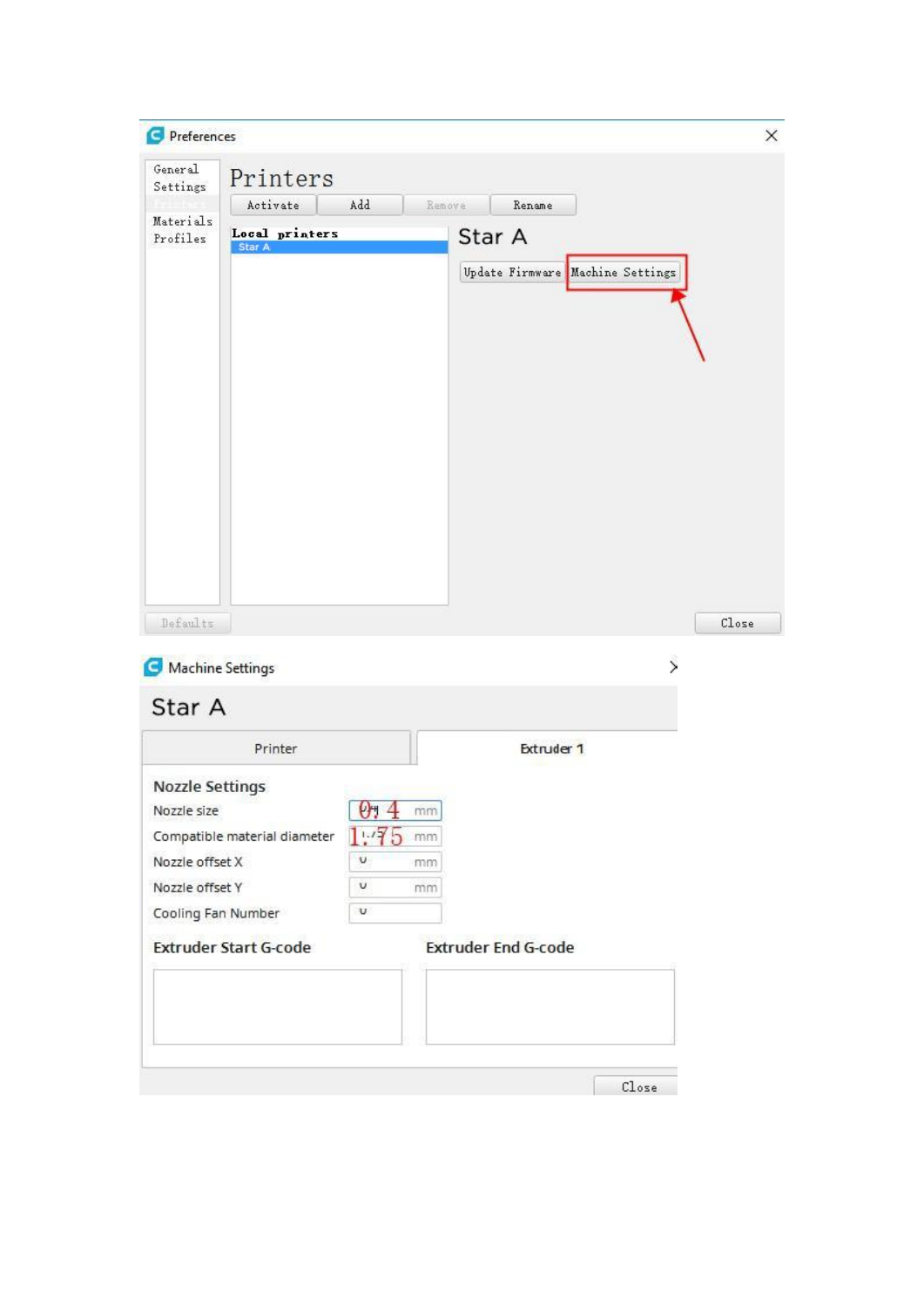

Ops, looks like the object is too big for the printer. Some parts of it are outside of the printing square. Let's change the size and make it printable.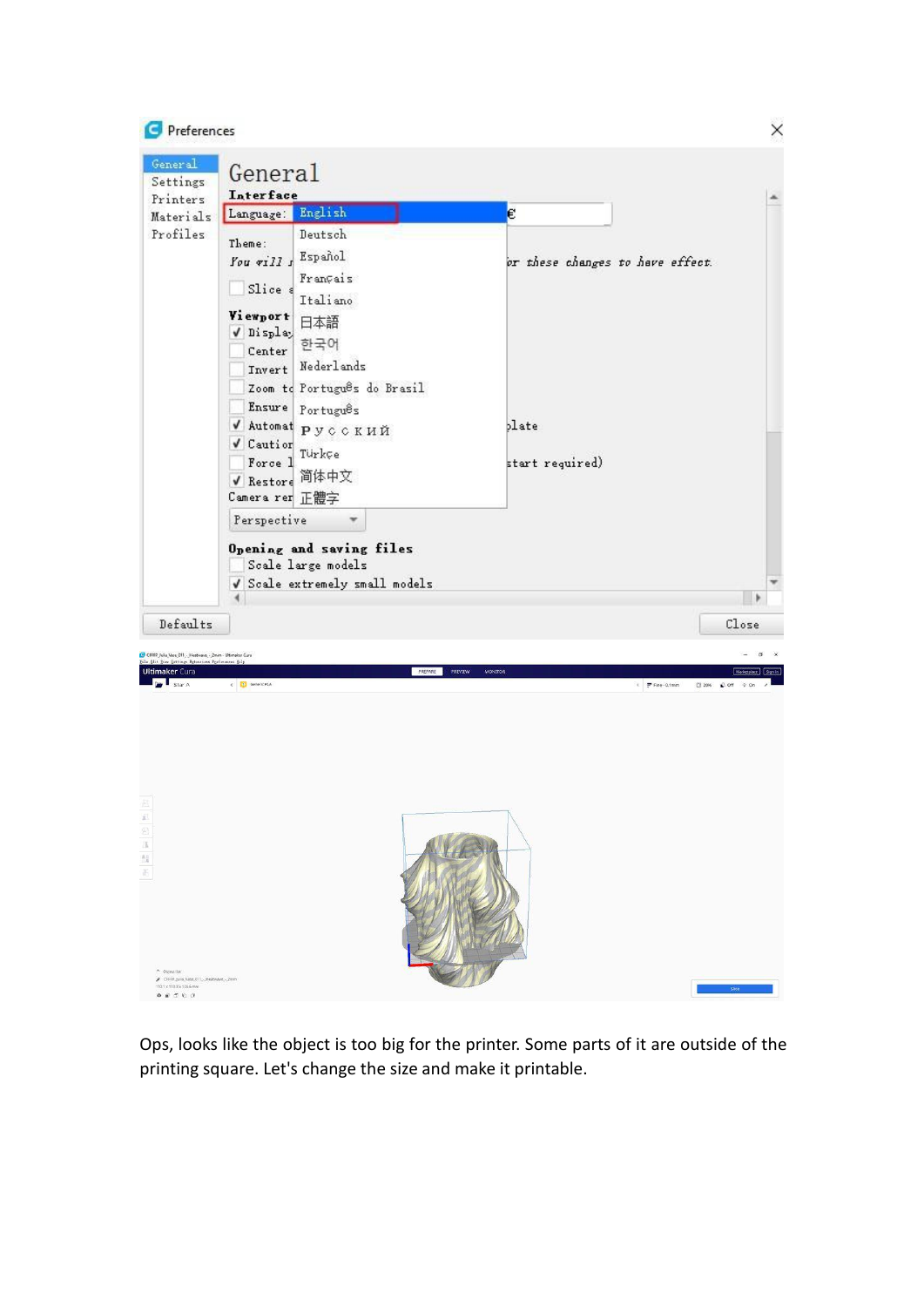

Let's set it to 50%, and please select the "Uniform Scaling". It will decrease the whole project to 50%.



**Lets' set the printing settings before slicing. Go to the " Custom" and you can**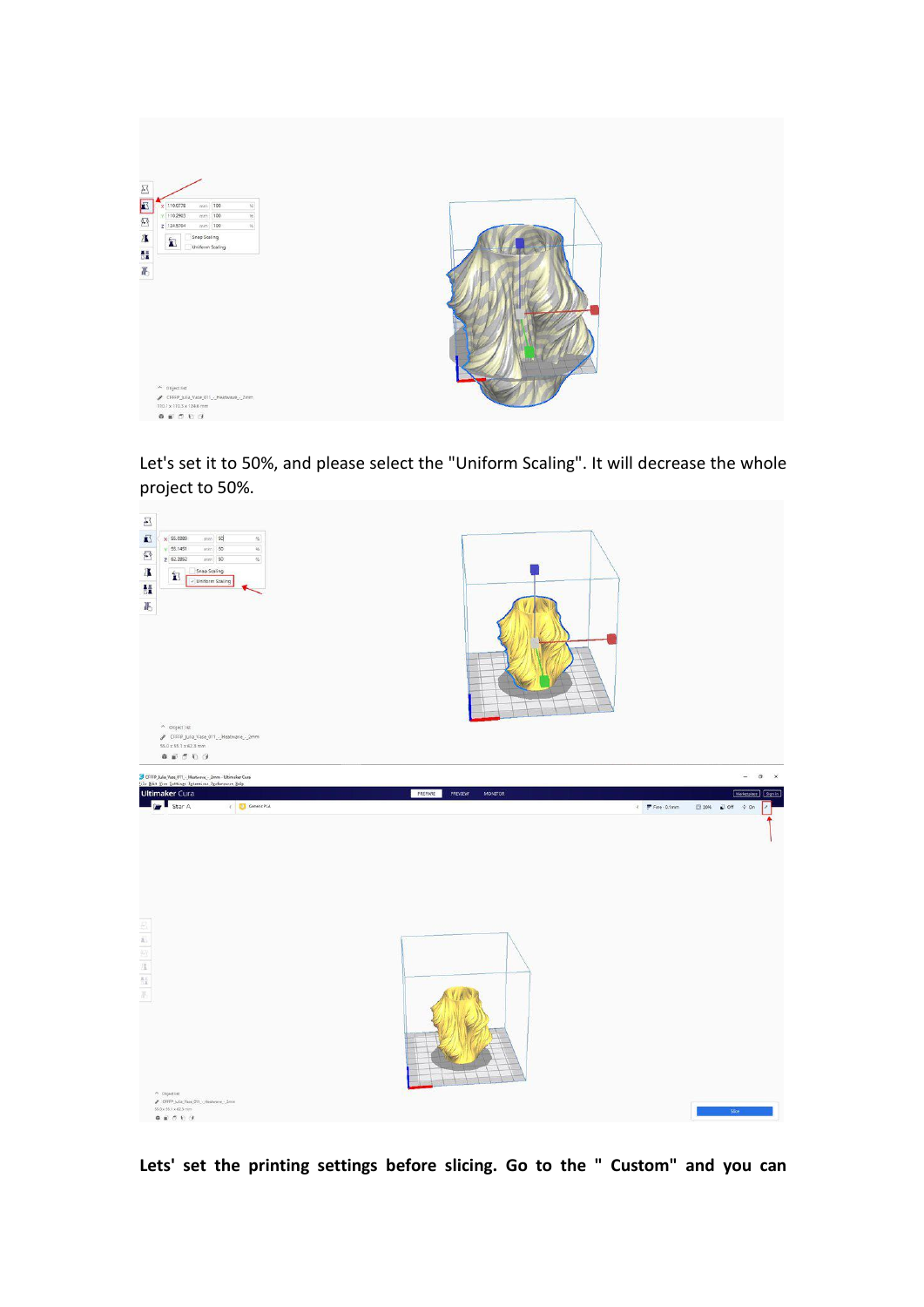#### **custom it as you like.**

| $F$ Fine - 0.1mm       |               | ☆ 20%                |      | $\Box$ off |     | $\div$ On |     |
|------------------------|---------------|----------------------|------|------------|-----|-----------|-----|
| Print settings         |               |                      |      |            |     |           | ×   |
| Profiles               | 0.06          | 0.1                  | 0.15 | 0.2        | 0.3 | 0.4       | 0.6 |
| Default                |               |                      |      |            |     |           |     |
| $\boxtimes$ Infill (%) | o             | 20<br>Gradual infill | 40   |            | 60  | 80        | 100 |
| Support                |               |                      |      |            |     |           |     |
| ≑ Adhesion             | $\mathcal{A}$ |                      |      |            |     |           |     |
|                        |               |                      |      |            |     | Custom >  |     |

Here is some advice for the settings if you are new to this.

**Layer Height: 0.1mm**

**Wall Thickness: 0.8mm**

**Print temperature: 200**

**Print speed: 30**

**Generate support: √**

**Support Placement: Everywhere**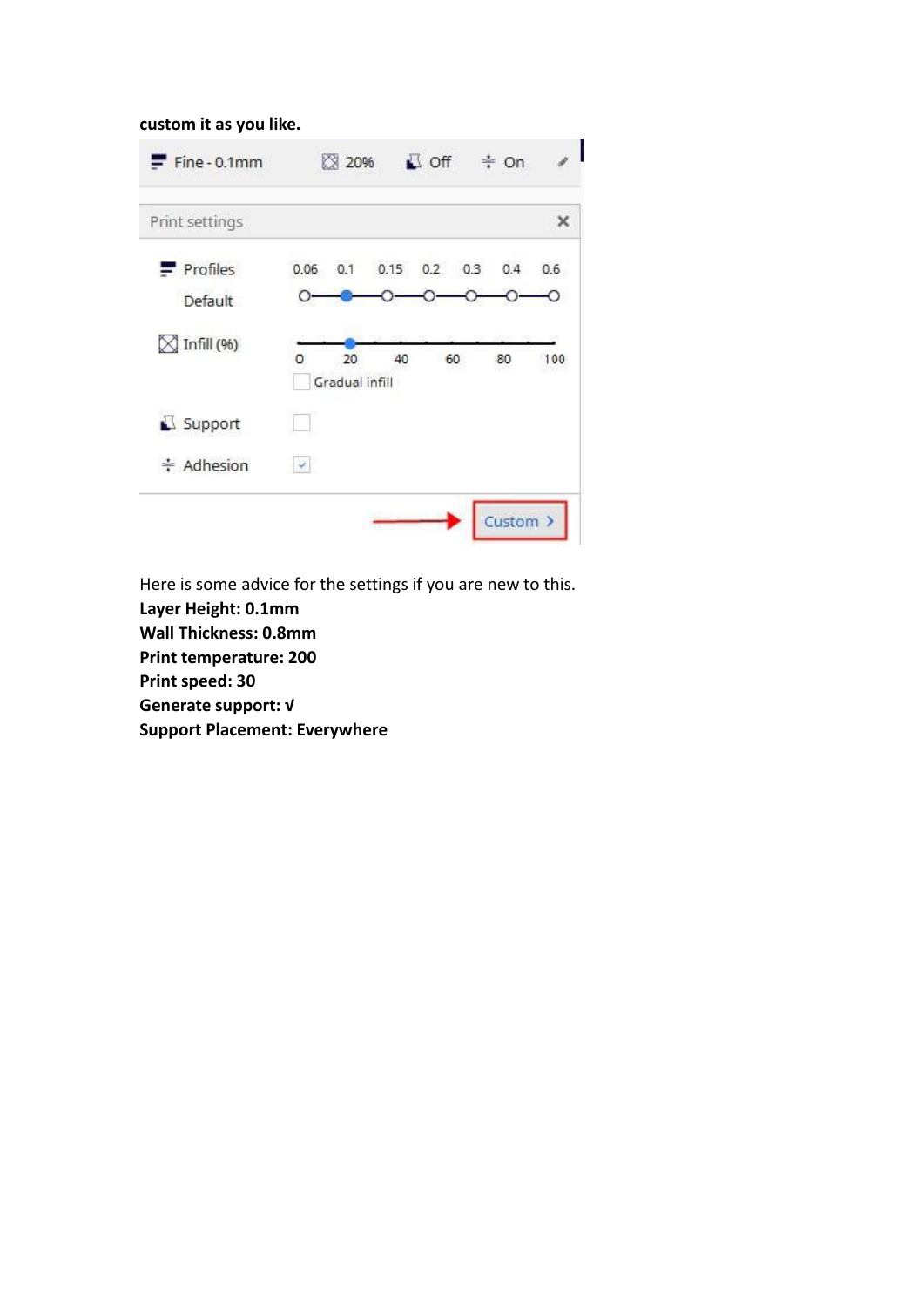| Print settings    |                         |   |              | ×                        |
|-------------------|-------------------------|---|--------------|--------------------------|
| Profile           | $Time-0.1$ mm           |   |              |                          |
| Q search settings |                         |   |              |                          |
| -                 | Quality                 |   |              |                          |
| Layer Height      |                         | o | 0.1          | mm                       |
| л<br>Shell        |                         |   |              |                          |
| Wall Thickness    |                         |   | 0.8          | mm                       |
|                   | Wall Line Count         |   | $\mathbf{1}$ |                          |
|                   | Top/Bottom Thickness    |   | 0.8          | mm                       |
|                   | Top Thickness           |   | 0.8          | mm                       |
|                   | Top Layers              |   | 8            |                          |
|                   | <b>Bottom Thickness</b> |   | 0.8          | mm                       |
|                   | Bottom Layers           |   | 8            |                          |
|                   | Horizontal Expansion    |   | $\theta$     | mm                       |
| Ø<br>Infill       |                         |   |              |                          |
| Infill Density    |                         |   | 20           | 96                       |
| Infill Pattern    |                         |   | Grid         | v                        |
| Imi               | Matorial                |   |              | $\overline{\phantom{a}}$ |

< Recommended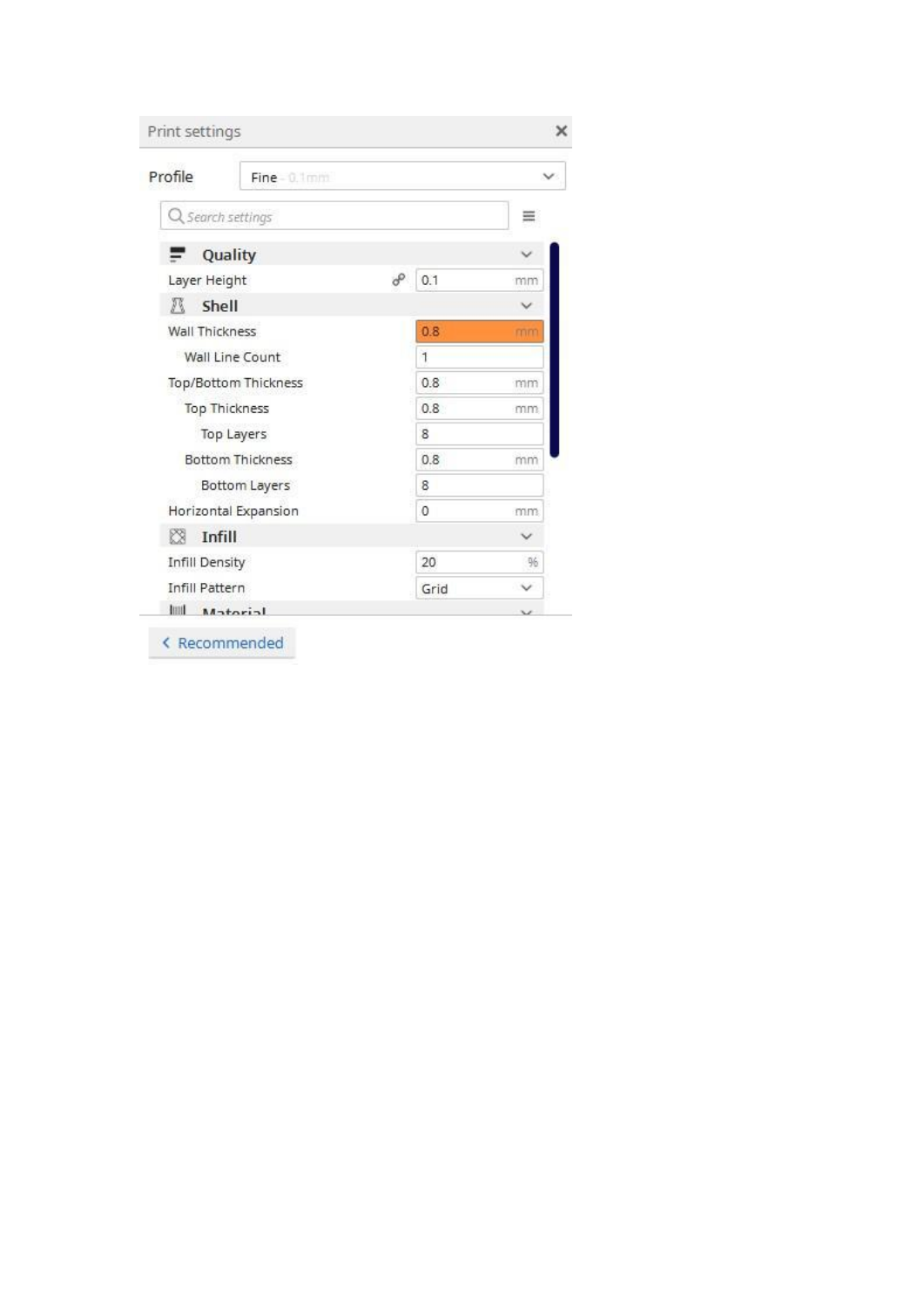|         |                      | Print settings              |   |     | x    |
|---------|----------------------|-----------------------------|---|-----|------|
| Profile |                      | Fine 0.1mm                  |   |     |      |
|         |                      | Q Search settings           |   |     |      |
|         | =                    | Quality                     |   |     |      |
|         | Layer Height         |                             |   | 0.1 | mm   |
|         | л                    | Shell                       |   |     | Č    |
|         | ĸ                    | Infill                      |   |     | ć    |
|         | 画                    | Material                    |   |     |      |
|         | Printing Temperature |                             |   | 200 | °C   |
|         | ⊙                    | Speed                       |   |     |      |
|         |                      | Print Speed                 | ∍ | 30  | mm/s |
|         |                      | Travel                      |   |     |      |
|         |                      | Enable Retraction           |   | ✓   |      |
|         |                      | Z Hop When Retracted        |   |     |      |
|         | 尜                    | Cooling                     |   |     | Č    |
|         | 武                    | Support                     |   |     | K    |
|         | ÷                    | <b>Build Plate Adhesion</b> |   |     |      |
|         | Ж                    | <b>Dual Extrusion</b>       |   |     |      |

< Recommended

ļ